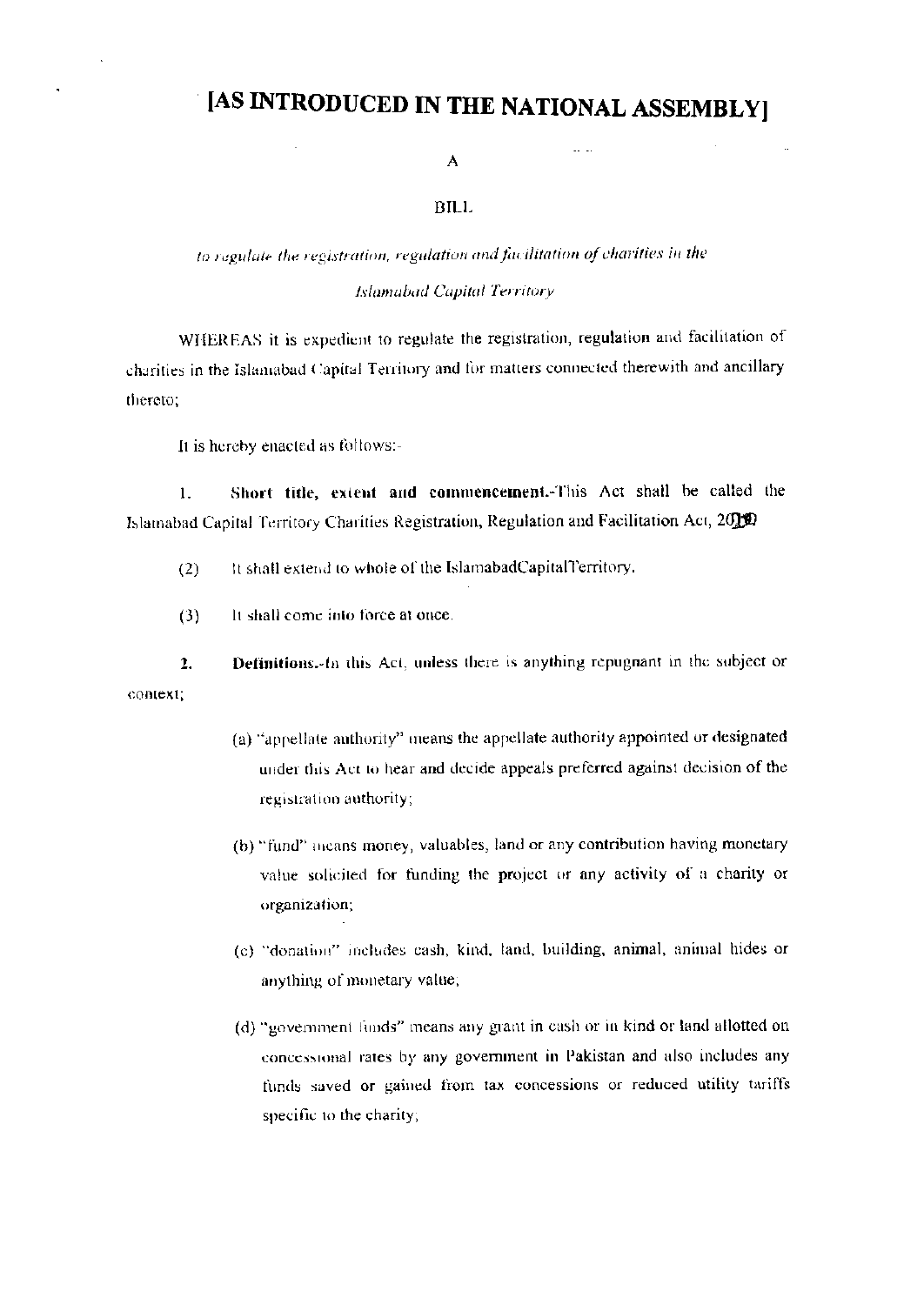- (e) "prescribed" means prescribed by rules and regulations made under this Act:
- (f) "charter" means a description in writing of the purposes, aims, objectives and the mode of functioning of a charity;
- (g) "governing body" or "executive body" means the council, committee, trustees or other body, by whatever name called, to whom by the constitution of the charity its executive functions and the management of its affairs are entrusted;
- (h) "register" means the register maintained under this Act;
- (i) "registered" means registered under this Act;
- (i) "rules" means rules made under this Act;
- (k) "regulations" means regulations made under this Act;
- (I) "registration authority" means the registration and facilitation authority established under this Act for exercising its powers and performing its functions conferred or assigned under this Act;
- (m) "charity" means a society, an agency, a non-governmental organization, non-profit organization, a trust, Madrasa, a religious seminary or any other organization by any other name that is a nonprofit, voluntary association of persons, natural or juristic, not controlled by any government and set up for one or more public benefit or purposes mentioned in the Schedule and includes local branches of foreign non-profit organization but excludes such foreign organizations operating in Pakistan to whose charter, Pakistan is a signatory or where a protocol exists between the Government of Pakistan and an organization and depending for its resources on public subscription, donations or government grants;
- (iii) "Schedule" means the Schedule to this Act;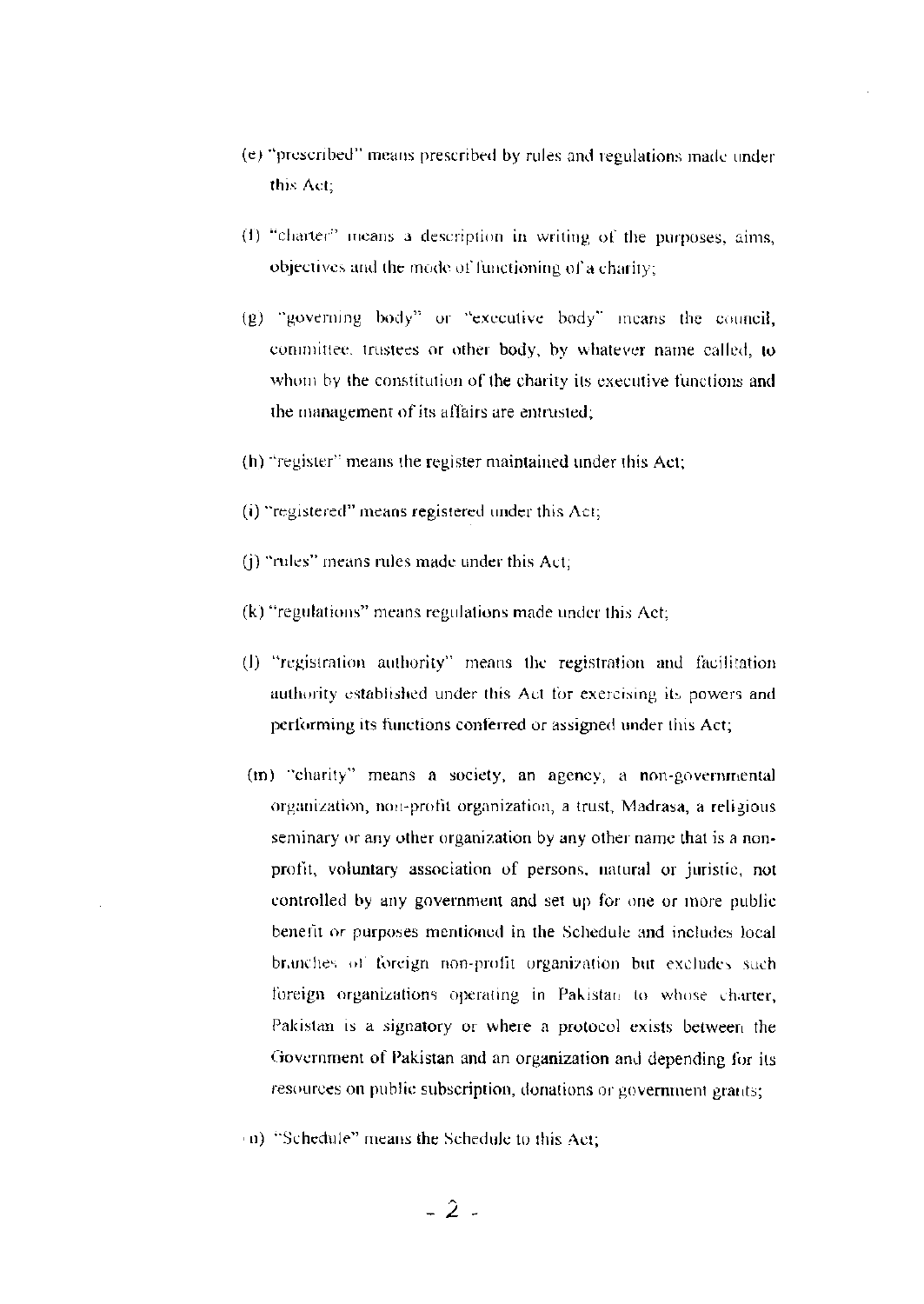- (o) "financial irregularity" means but not limited to a fraud, an array of irregularities which include illegal acts, concealment of facts, deliberate concealment of information related to financial issues concerning the respective charity or its funding sources as mentioned in its reports or documents and include any embezzlement, internal thefts, payoffs, kickbacks, skinnning of funds and spending of funds for non-intending purposes; and
- (p) "person" means both natural and legal person.

3. Charities registration authority. - There shall be a body established to be known as charities registration authority which shall appropriately be manned and headed by a director to be appointed or designated in prescribed manner for performance of such functions and exercise of such powers as are conferred or assigned under this Act and the rules and regulations made thereunder.

 $\overline{\mathbf{4}}$ . Functions of the registration authority. The registration authority shall perform the following functions, namely:-

- $(a)$ register, regulate, monitor and control charities and perform such other functions as entrusted under this Act and as are assigned to it in the prescribed manner;
- $(h)$ promoting philanthropic, public welfare and charitable activities which are in accordance with law and international obligations aimed at ensuring safer charities and donations;
- ensure purposeful use of resources coming to charities through  $(c)$ effective regulations, methods of administration and by supporting the charities, their governing bodies and staff by providing them training, information or any other technical and professional advice and information on any matter that could enhance their effectiveness as well as avert any potential threat of misuse of registered charities;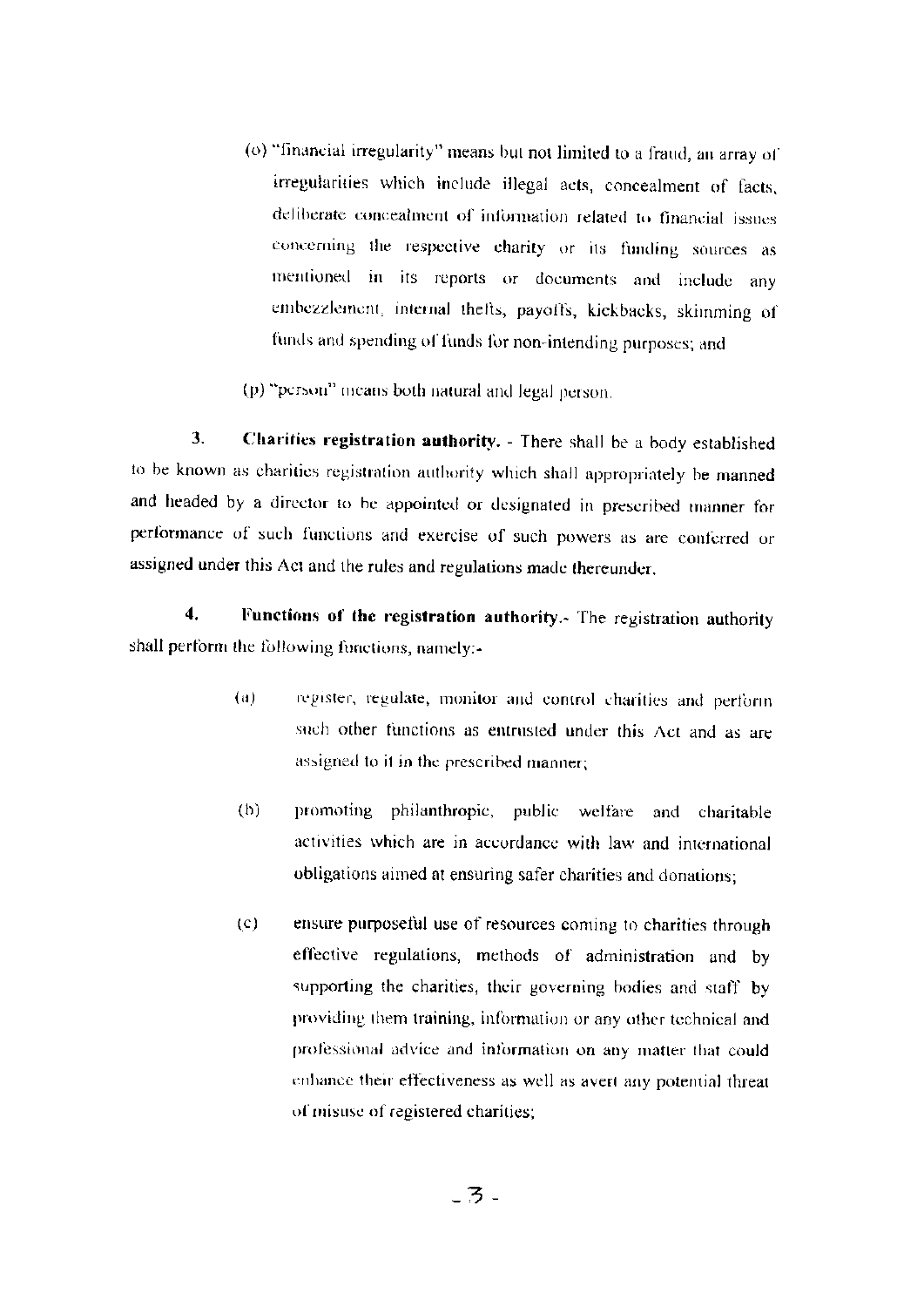- $(d)$ devise and issue minimum standards to be adopted by each charity to protect the general public interest and that of the beneficiaries of the charities registered under this Act;
- $(e)$ prepare and provide help and guidance, material and other policy documents for general awareness and adoption by charities;
- $(f)$ prepare and present its quarterly report before the appellate authority; and
- place all the appeals filed against the decisions of the  $(9)$ registration authority before the appellate authority within thirty days of the receipt of any such appeal.

 $(2)$ All the charities registered under this Act shall follow any specific guidelines issued by the registration authority in prescribed manner with regard to any matter related to the charity in a case specific to a charity, a group of charities or the whole charity sector.

5. Registration of a charity, conditions and procedure of registration.- (1) Registration for the purposes of establishment of a charity shall be mandatory.

All the charities working for welfare or charitable purposes and already  $(2)$ registered under any of the laws, other than the laws mentioned in sub-section (5) and rendering services in any or multiple activities mentioned in the Schedule, shall have to seek fresh registration in accordance with the provisions of this Act and on the production of such documents as deemed and required by the registration authority.

The registration of a charity for charitable and welfare purposes inder  $(3)$ any other law shall cease to be performed. Whereas organisations registered and regulated under section 42 of the Companies Act, 2017 (XIX of 2017) shall continue to be registered and regulated in the manner prescribed thereunder.

 $(4)$ Any person or group of persons intending to establish a charity and any person intending that an agency etc. already in existence shall continue as such in the

 $-4$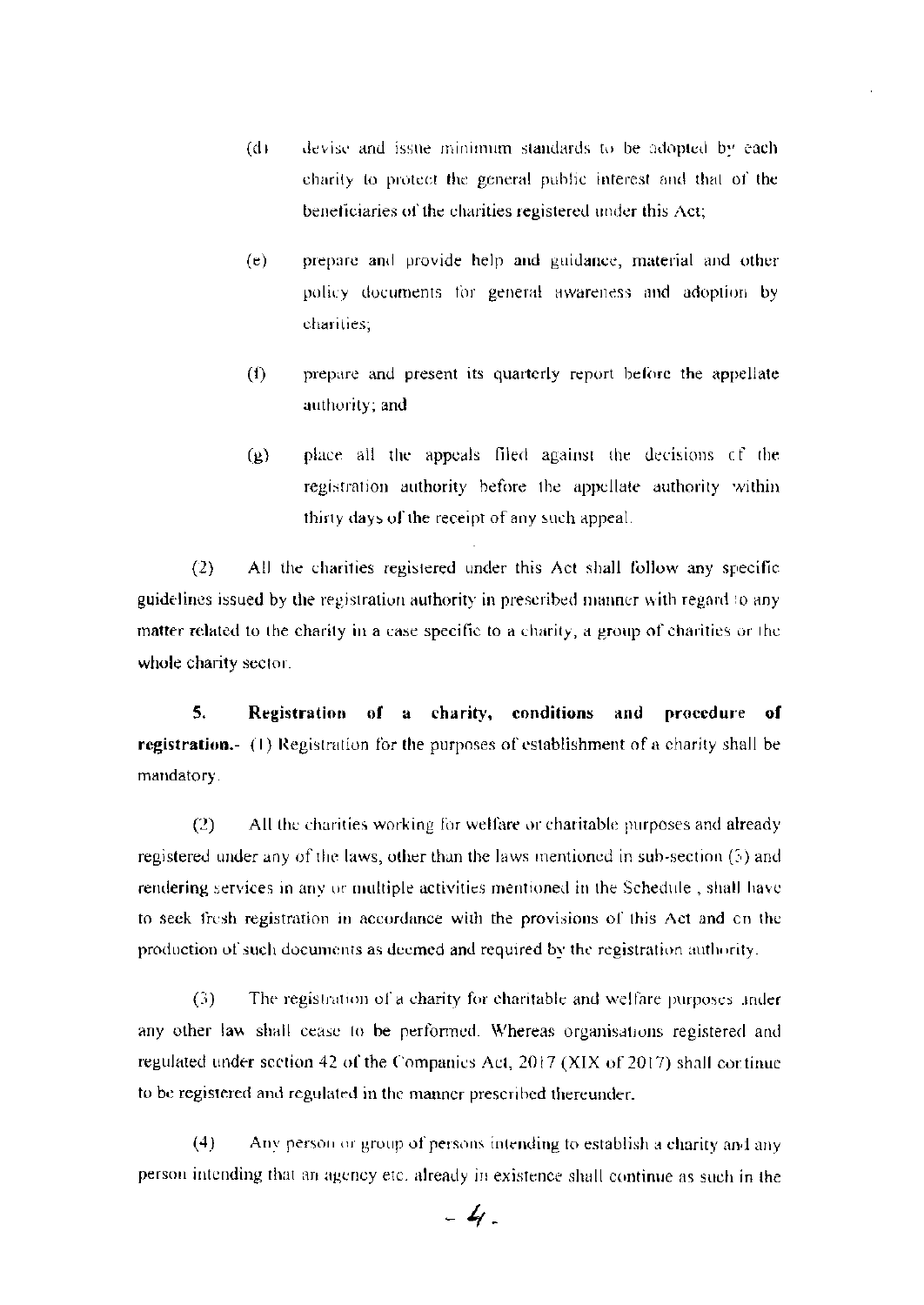prescribed form, shall on payment of the prescribed fee, make an application to the registration authority, accompanied by a copy of the constitution of the agency and such other documents as may be prescribed.

No charity shall be registered by a name that in the opinion of the  $(5)$ registration authority is designed to ethnically exploit or offend any class of people.

No charity shall, except for reasons to be recorded in writing by the  $(6)$ registration authority, be registered by a name that contains any words indicating,

- $(a)$ any connections with the Federal Government or a provincial government or district government or any authority or corporation of such government or that of armed forces, judiciary, Senate , National Assembly or a Provincial Assembly;
- $(b)$ any linkage or renaming of proscribed organization or having linkage with a proscribed individual; or
- $\left( c\right)$ the patronage of, or any connection with, any foreign government or any international government or multi lateral organization.

 $(7)$ A charity which, through inadvertence or otherwise, is registered by a name in contravention of the provisions of sub-section (5) or sub-section (6) shall -

- with approval of the registration authority, change its name;  $(a)$ and
- $(b)$ if the registration authority so directs, within thirty days of the receipt of such direction, change its name with the approval of the registration authority.

 $(8)$ Any person or charity affected by the decision of the registration authority under sub-section (5), (6) or (7) may prefer an appeal to the appellate authority within sixty days of receipt of such decision and the decision thereon of the appellate authority shall be final.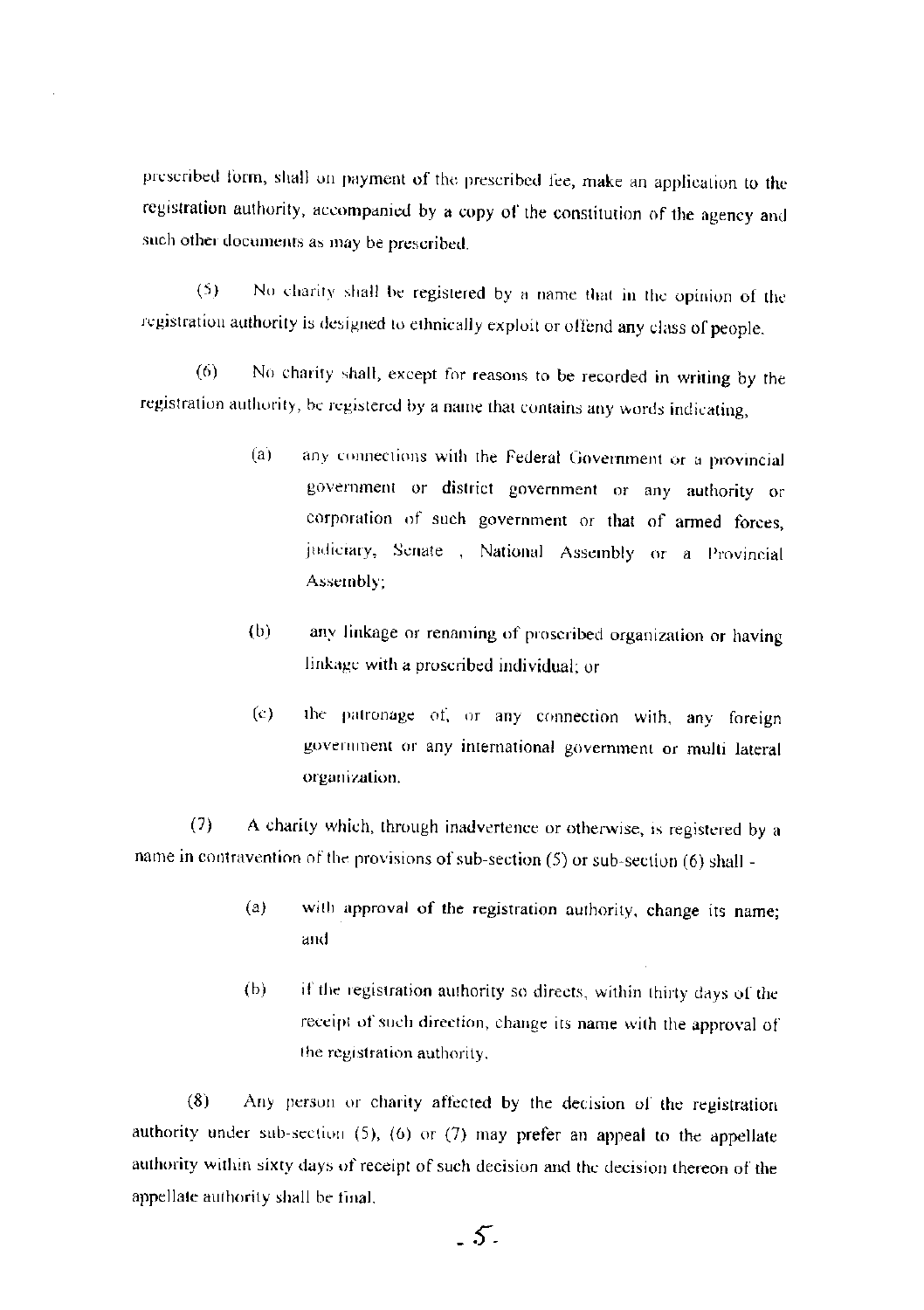The registration authority shall, within ninety days from the receipt of  $(9)$ the application for registration, issue a certificate of registration or intimate to the charity or organization applying for registration of the deficiencies in the application for registration submitted by it on account of which the charity or organization cannot be registered or provide written reasons for rejection of the appl.cation.

 $(10)$ Where intimation of flaw in its application is provided to a charity or an organization that has applied for registration, it shall within thirty days redress the deficiencies and resubmit its application, without the payment of fresh registration fee.

Where the specified time of thirty days elapsed as per sub-section  $(11)$ (10), fresh application alongwith prescribed fee for registration shall have to be submitted by the intending charity or organization.

If the registration authority has not intimated a charity cr an  $(12)$ organization about the flaw in its application and intimation about the rejection of the application along with reasons having been recorded in writing within ninety days, the application shall be deemed to have been accepted and a certificate of registration shall be issued to the charity or organization.

In the event of rejection of the application for registration, an appeal  $(13)$ may be preferred to the appellate authority within thirty days of the receipt of the orders of rejection and the appellate authority shall decide the appeal within sixty days and the decision of which shall be final.

 $(14)$ The registration authority may, by notification in the official Gazette, specify in the prescribed manner the registration fee payable.

Validity period of registration certificate. (1) A certificate of 6. registration issued by the registration authority shall be valid for one year from the date of issuance which shall be renewable every year on submission of annual progress report, audited accounts for the preceding year, application form, annual fee and such other documents as may be prescribed.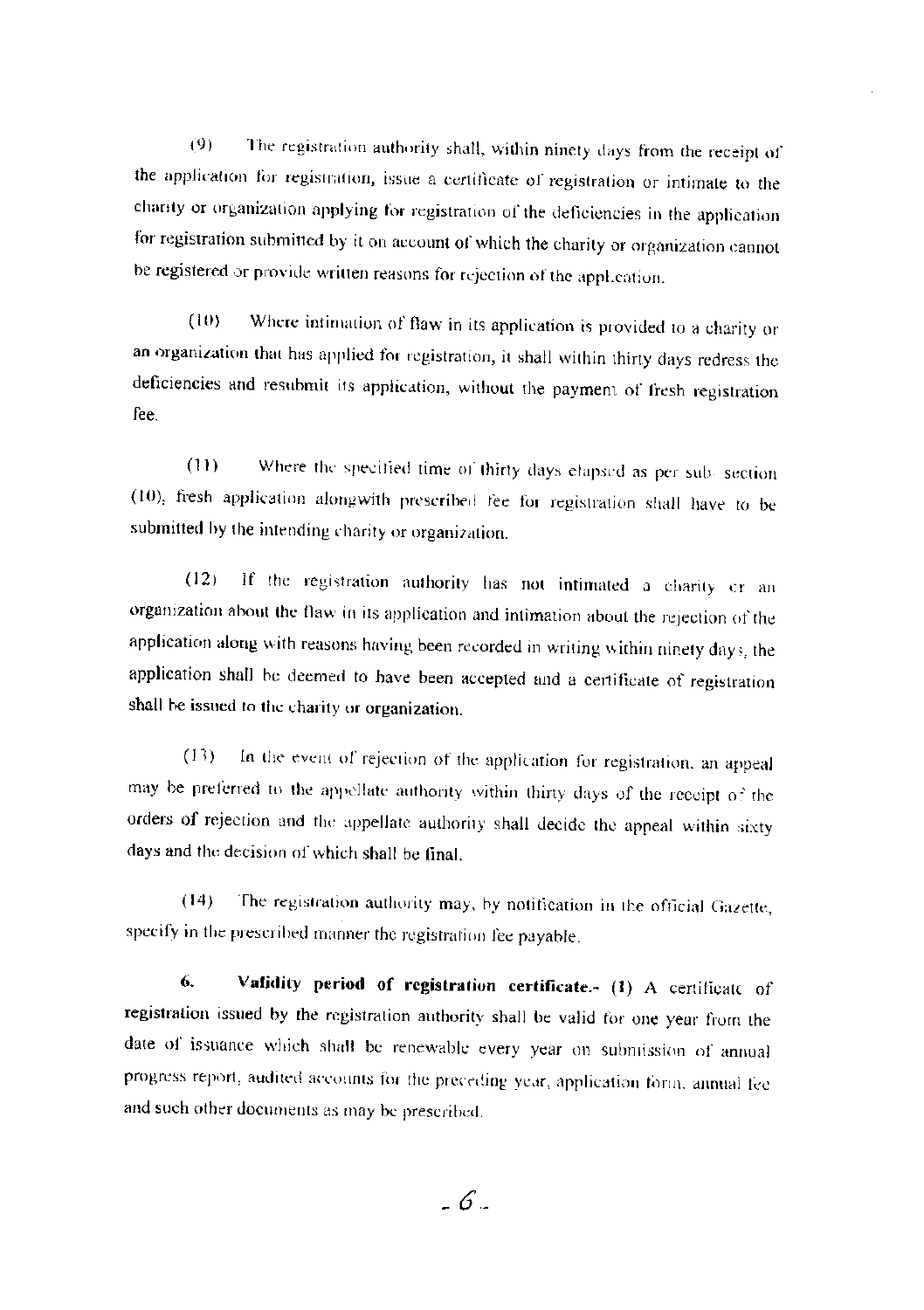Application for renewal of certificate shall have to be submitted to the  $(2)$ registration authority thirty days in advance of completion of following year of registration of the charity concerned.

Conditions specified in section 5 shall also be applicable to the  $(3)$ application for renewal of registration certificate alongwith any other condition that may be specified by the registration authority

Charter of a charity - Every charity or organization seeking 7. registration shall, alongwith the application for registration under this Act, file with the registration authority its charter, which shall contain the following, namely:-

(a) name of the charity or organization;

- (b) objectives of the charity or organization;
- (c) names and addresses of the initial three signatories of the charter as well as the names and addresses of the members of the governing body of the charity or organization at the time that application for registration is made;
- (d) manner in which membership of the charity or organization be acquired and lost;
- (e) manner in which the governing body, by whatever name described, shall come into existence and function; and
- (f) qualifications and disqualifications of any person continuing as a member of the governing body of the charity or organization.

Amendments in the charter of a registered charity.- (1) No 8. amendment in the charter of a registered charity shall be valid unless it has been approved by two-third majority of its general body members and thereafter by the registration authority, for which purpose a copy of the amendment shall be forwarded to the registration authority.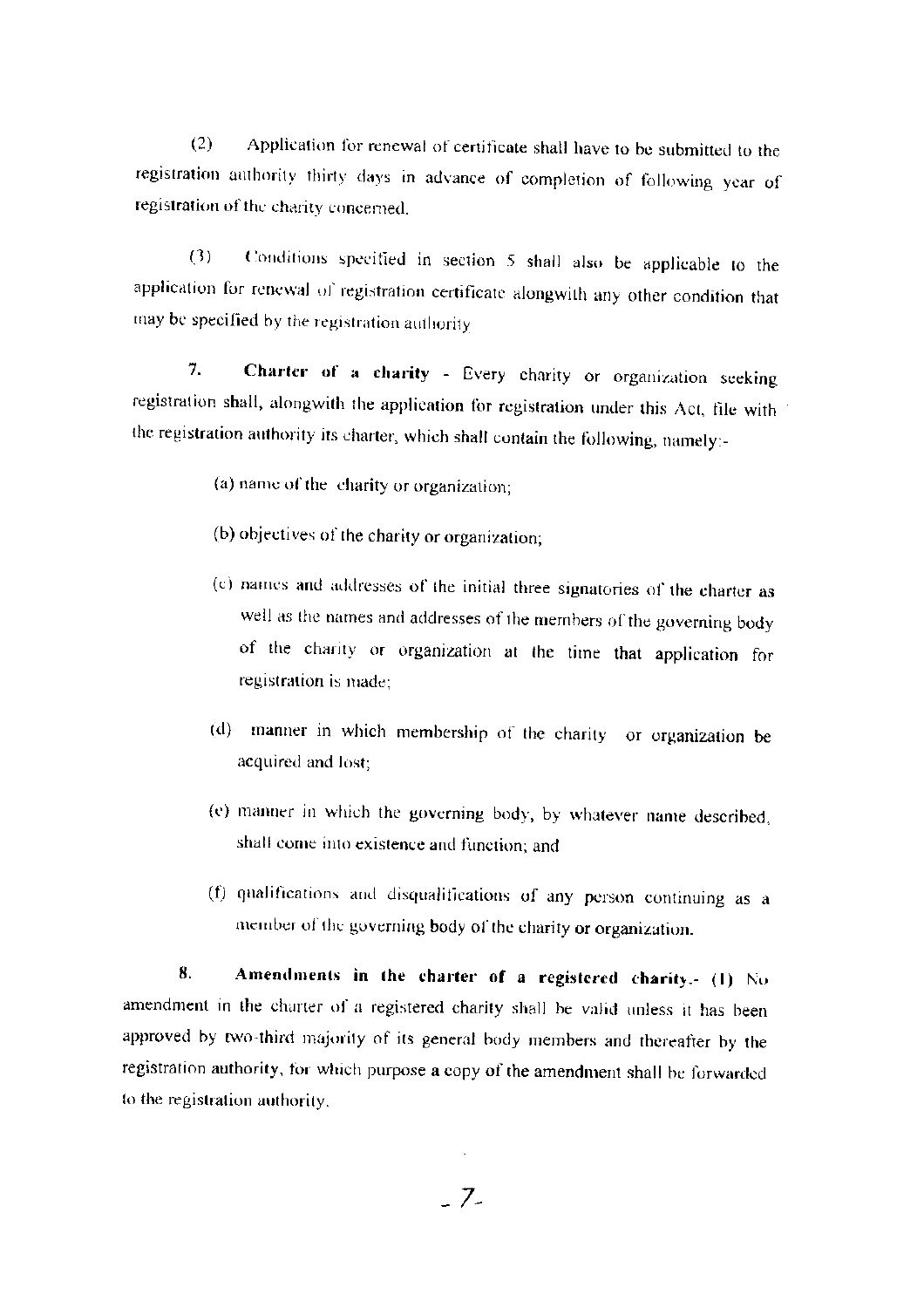If the registration authority is satisfied that any amendment in the  $(2)$ charter is not contrary to any of the provisions of this Act or the rules or regulations made thereunder, it may approve the amendment.

Where the registration authority approves an amendment in the charter,  $(3)$ it shall issue to the charity a certified copy of the amendment, which shall be conclusive evidence that the same is duly approved.

 $(4)$ Any change in the charter of a charity that has been disapproved by the registration authority shall cease to be effective immediately from the date of disapproval communicated to the organization concerned.

 $(5)$ An appeal against an order of the registration authority disapproving a change in the purpose or purposes of a charity may be preferred to the appellate authority within thirty days of the receipt of the order of the registration authority which shall be placed before the appellant authority for decision, thereon which shall be final

9. Conditions to be complied with by registered charity. (1)  $1$  very registered chanty shall -

- $(a)$ maintain book of accounts in a manner laid down by the registration authority in prescribed manner;
- at such time and in such manner as may be prescribed, submit  $(b)$ its annual report and annual audited accounts to the registration authority and publish the same and place it on its web-site for general information;
- $(c)$ pay all moneys, received by it, into a separate account kent in its name at any branch of any scheduled bank;
- furnish to the registration authority such particulars with regard  $(d)$ to accounts and other records as the registration authority may from time to time require;

 $\overline{8}$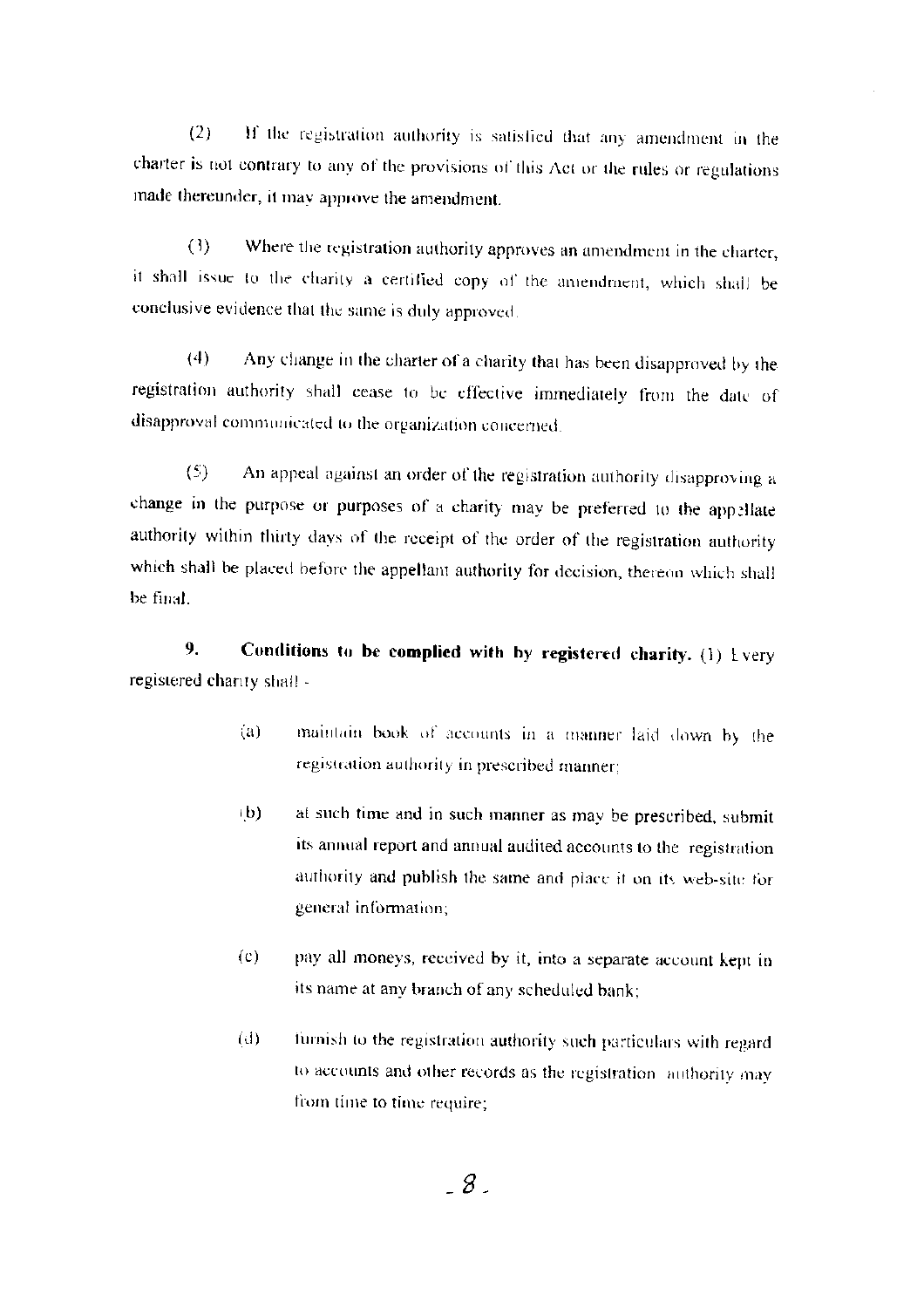- specifically mention financial contributors for activities of the  $(e)$ charity; and
- $(1)$ have its own web-site within ninety days from the date of issuance of registration certificate to be linked with database of charities of the registration authority. The web-site shall contain all information regarding constitution of the charity, names and brief introduction of executive members, year-wise financial quantum and details of the projects undertaken by the charity during the preceding three years of reporting and list of its funding partners.

 $(2)$ The registration authority, or any officer duly authorized by it in this behalf, may at all reasonable times visit the office or any of the facility or project run by that charity to ascertain the working and progress of charity and examine its books of account and other records, the securities, cash and other properties held by a charity and all documents relating thereto. Any refusal by a charity to authorize such visit or any breach of the conditions laid down in sub-section (1) may result in deregistration of a charity.

 $(3)$ Words in respect of a registered charity of the fact that it is a registered charity shall be stated in Urdu and English in legible characters alongwith its registration number.-

- $(a)$ in all notices, advertisements, correspondences and other documents issued by or on behalf of the charity and soliciting money or other property for fulfillment of aims and objectives of the charity;
- $(b)$ in all bills of exchange, promissory notes, endorsements, cheques and orders for money or goods purporting to be signed on behalf of the charity; and
- $(c)$ in all bills rendered by it and in all its invoices, receipts and letters of credit.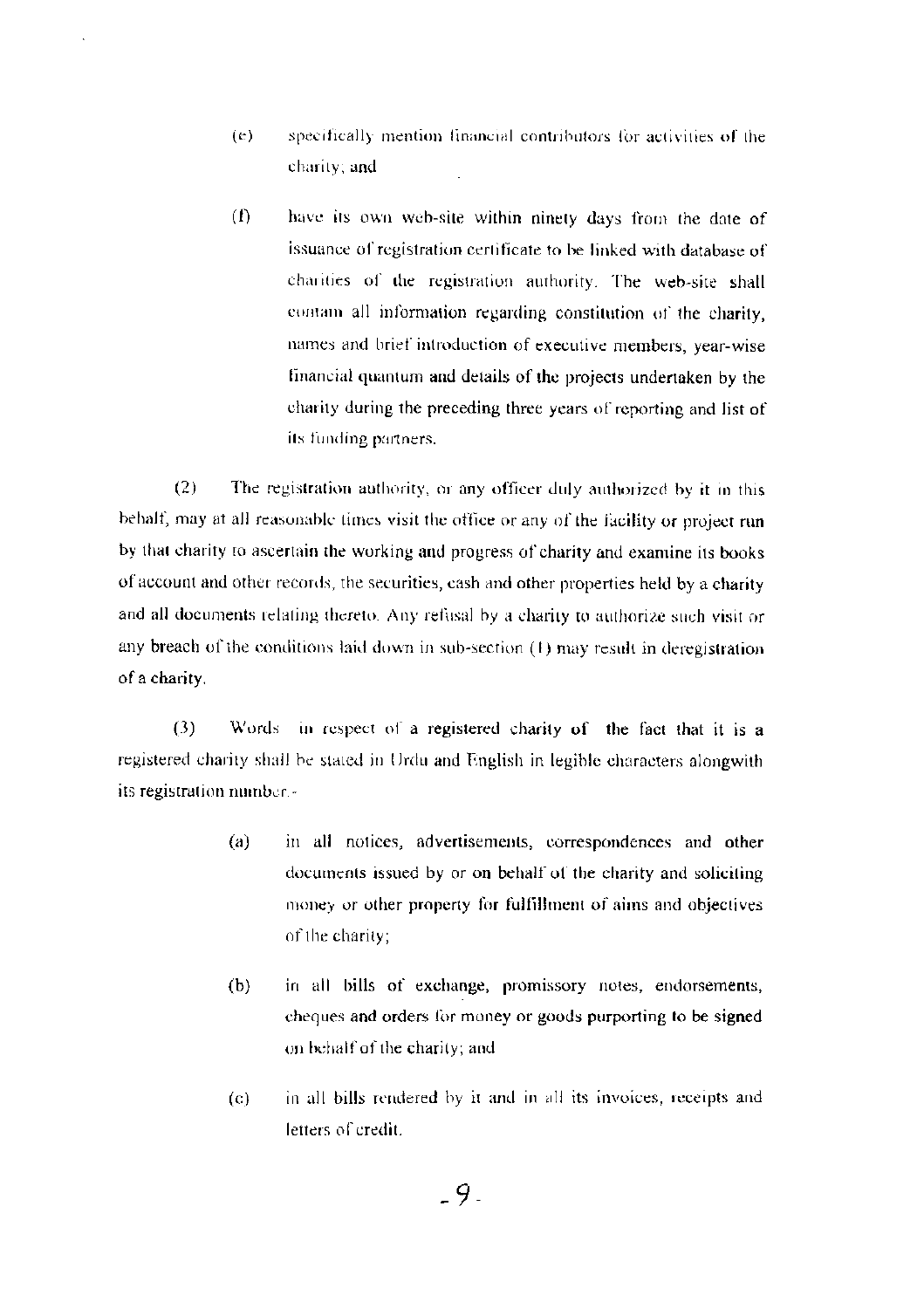Any person who issues or authorizes the issuance of any document  $(4)$ falling within clause (a), (b) or (c) of sub-section (3) in which the fact that the charity is a registered body is not stated as required by that sub-section, shall be liable to a fine not exceeding one hundred thousand Rupees.

Suspension or dissolution of executive bodies of registered 10. charities.- (1) After making such inquiries as it may deem appropriate. if the registration authority is satisfied that the registered charity has been responsible for any irregularity in respect of its funds or for any mal-administration in the conduct of its affairs or has failed to comply with the provisions of this Act or rules or regulations made thereunder, it may, by order in writing, suspend or dissolve the governing body thereof.

Where a governing body is suspended under sub-section (I), the  $(2)$ registration authority shall appoint an administrator or a caretaker body consisting of not more than five persons, two from the government and three from the general body of the charity, who shall not be eligible for any appointment in the governing bocy for the next term.

 $(3)$ The administrator or caretaker body appointed under sub-section (2) shall have all the authority and powers of the governing body under the constitution of the charity to carry out the day to day activities of the charity.

The governing body against which an order of suspension or  $(4)$ dissolution is made under sub-section (1) may make appeal to the appellate authority against such order, which shall have the power to make such orders as to the reinstatement of the executive body within thirty days from the date of receipt of such appeal and the decision of the appellate authority shall be final.

11. De-registration of registered charity. (1) If at any time, the registration authority has reason to believe that a registered charity is acting in contravention of its charter or contrary to any of the provisions of this Act or the rules or the regulations made thereunder or in a manner prejudicial to the interests of the public, the state or its institutions, it may order that the charity shall stand de-registered and removed from the register on and from such date as may be specified in the order: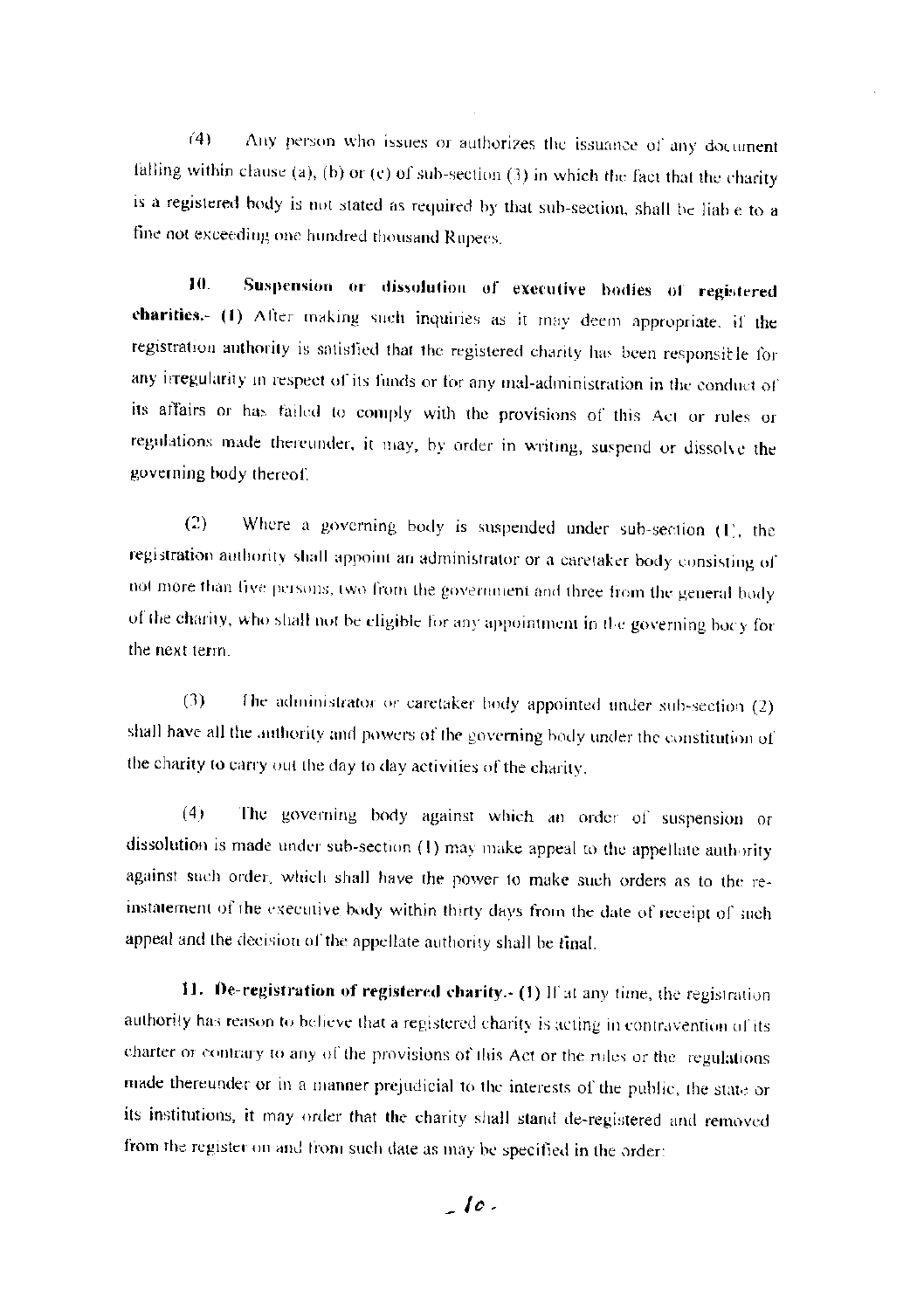Provided no order under this sub-section shall be made unless an opportunity of being heard is provided to the charity.

The executive body of a charity on behalf of that charity against whom  $(2)$ an order of de-registration is made under sub-section  $(1)$  may make an appeal to the appellate authority within thirty days of the receipt of the order, which shall have the power to make such orders as to the re-instatement or endorsement of the decision of registration authority as it may think tit within ninety days from the date of receipt of such appeal and the decision thereon of the appellate authority shall be final.

 $12.$ Voluntary dissolution of registered charity.- (1) No registered charity shall be dissolved by the executive body or members thereof.

 $(2)$ If it is proposed to dissolve any registered charity, not less than threetifths of its executive body members may apply to the registration authority in such manner as may be prescribed, for making an order for the dissolution of such charity.

 $(3)$ The registration authority, may allow de-registration after examination of the charter, accounts and other prescribed documents of the charity and remove that charity from the register on and from such date as may be specified in the order.

In the event of a delay of more than one hundred and eighty days in the  $(4)$ determination of the application for de-registration moved by a charity, the application shall be deemed to have been accepted unless reasons for the delay are recorded in writhing by the registration authority. Such delay shall in no case be more than ninety days beyond the specified original period of one hundred and eighty days.

 $(5)$ Appeal against an order to de-register or an order refusing to deregister, passed by the registration authority may be preferred within thirty days of receipt of the order to the appellate authority for placing the same before appellate authority the decision thereon of which shall be final.

Consequences of de-registration and voluntary dissolution.- Where 13. any charity is dissolved or de-registered under section 10 or 11, its registration thereunder shall stand cancelled on and from the date of the order of dissolution takes effect and the registration authority may-

 $\lfloor H \rfloor$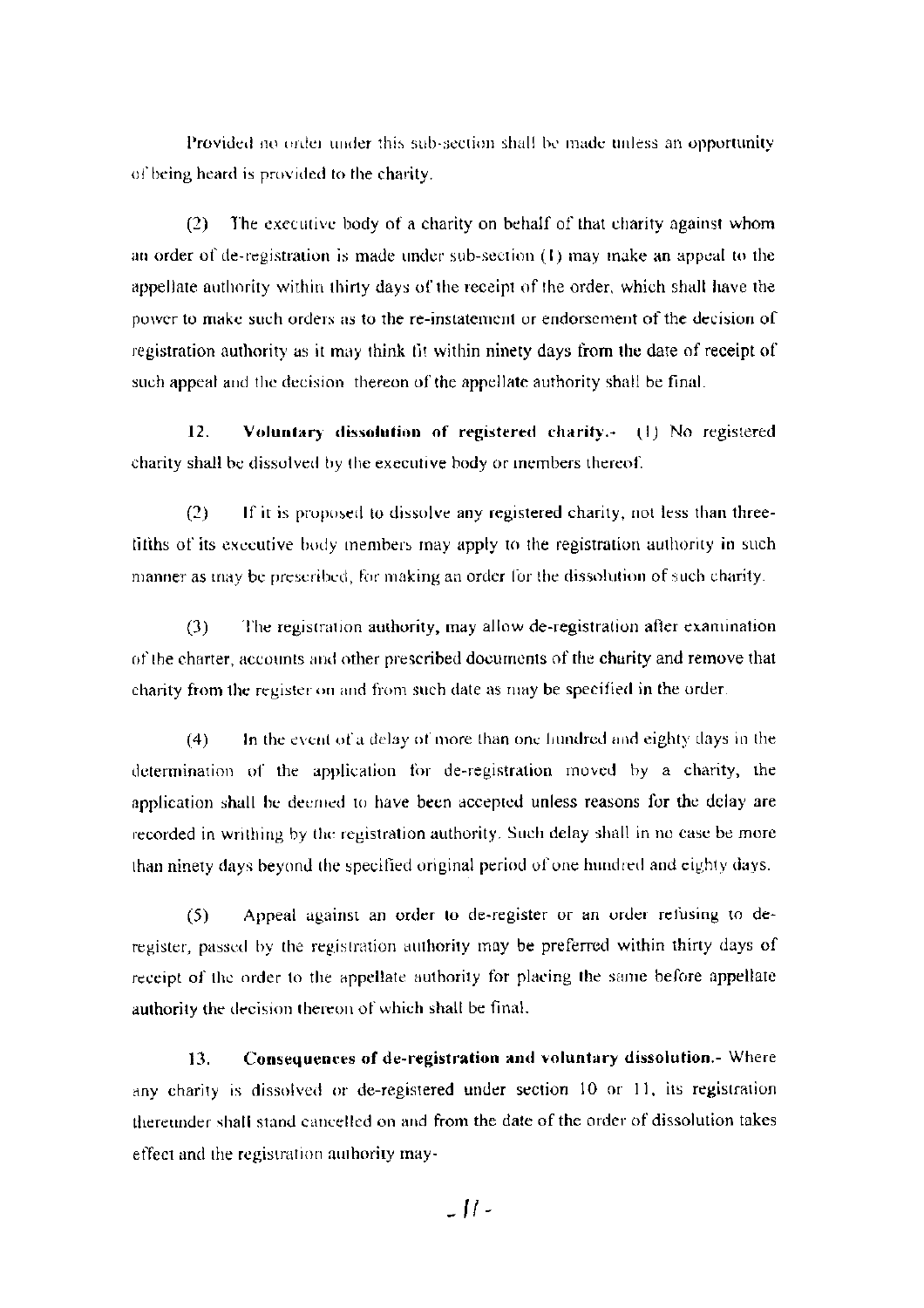- $(a)$ order any bank or other person who hold moneys, securities or other assets on behalf of the charity not to part with such moneys, securities and assets without the prior permission in writing of the registration authority;
- $(b)$ appoint a competent person to wind up the affairs of such charity, with power to institute and defend suits and other legal proceedings on behalf of such charity and to make such orders and take such action as may appear to him to be necessary for the purpose; and
- $(c)$ order any moneys, securities and assets remaining after the satisfaction of all debts and liabilities of such charity to be paid or transferred to such other charity, having objects simi ar to the objects of the charity, as may be specified in the order.

14. Rights of registered charity.- (1) The property, movable and immovable, belonging to a charity registered under this Act shall be vested in the governing body. In all proceedings, civil and criminal, such property may be described as the property of charity.

Every charity registered under this Act may sue or be sued in the name  $(2)$ of the person or persons authorized and designated, for this purpose by the charter or the rules and regulations of a charity and in default of such authorization in the name of such person as shall be appointed by the governing body for the occasion.

 $(3)$ Every charity registered under this Act may solicit public donations subject to the fulfilment of conditions and regulations, rules made under this Ac: and may-

- apply for tax exemptions in the manner prescribed by Federal  $(a)$ Board of Revenue; and
- $(b)$ enter into agreements with the state and private parties for the realization of aims and objectives specified in its charter.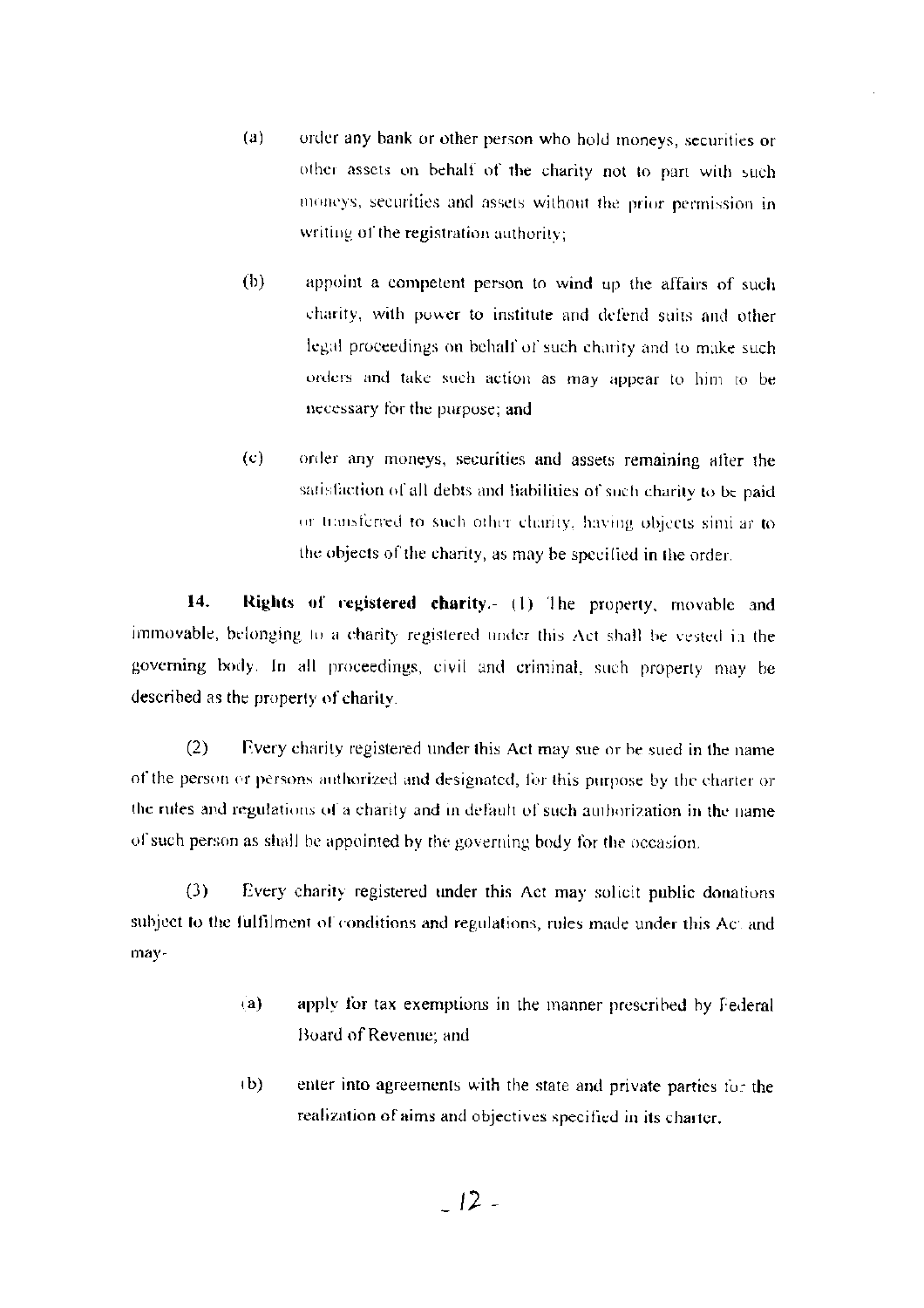15. Register of charities.- (1) The registration authority shall, in respect of certificate of registration issued under this Act, maintain a register containing such particulars as may be prescribed.

 $(2)$ The registration authority shall keep a manual register of charities, as well as a database of all registered charities in an electronic form, which shall be kept in such manner as may be prescribed.

Any charity which ceases to exist or operate shall be removed from the  $(3)$ register, provided a one month notice is served to such a charity to provide it an opportunity to produce documentary evidence of its existence for the purpose for which it was created.

 $(4)$ Any charity which does not obtain its annual renewal certificate as required under section 6 shall deem to be considered an unregistered and illegal entity and its name from the register shall be removed.

16. Appellate authority.- The Chief Commissioner, Islamabad Capital Territory shall be the appellate authority to hear and decide appeals preferred under this Act.

17. Financial irregularity.- (1) On receipt of a complaint in writing alleging financial irregularities supported by one-third of the members of the governing body of registered charity or from a person or body that had contributed more than five percent of the total funds received by the charity in the last year for which final accounts are available, the registration authority, after giving the charity an opportunity of being heard, authorize an external auditor to carry out within sixty days an audit of the charity.

 $(2)$ Upon authorization of an external audit in terms of sub-section  $(1)$ , the registration authority may direct immediate possession of the books of account, ledgers or the relevant electronically or manually preserved data of the charity by an officer of the registration authority.

The external auditor shall, upon authorization in writing, complete the  $(3)$ audit and submit the audit report within sixty days:

 $-13.$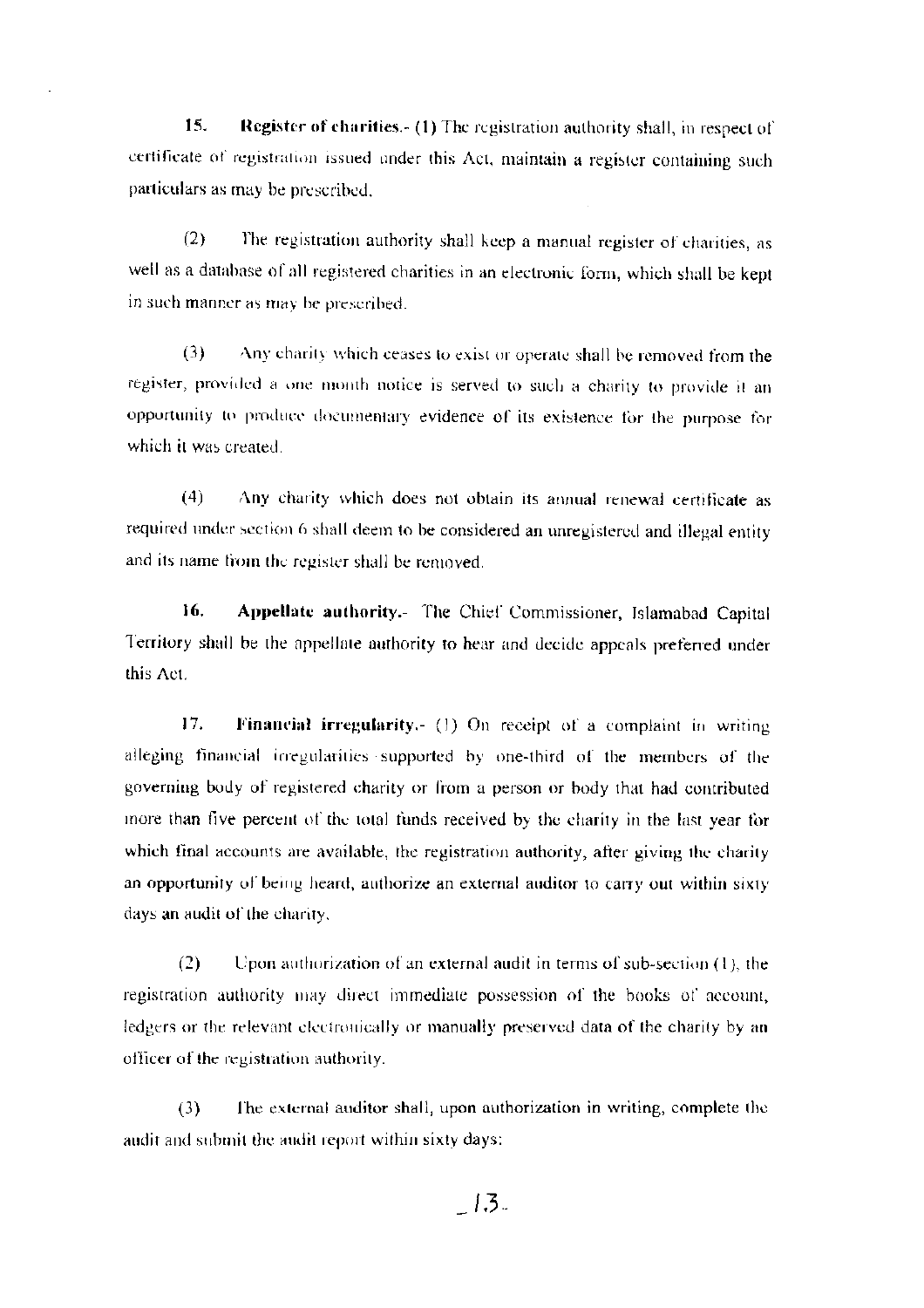Provided that registration authority may extend the period of sixty days for another thirty days on the basis of a request in writing from the external arditor clearly stating the grounds therein.

In the event of a complaint being found by the registration authority to  $(4)$ be vexations or frivolous, the registration authority may impose an administrative fine of up to twenty-five thousand Rupees on each one of the complainants. In the case of a member of the governing body or other member or an official of a charity being fined under this sub-section, he shall stand removed from the office held by him as well as the membership of the charity. Appeal against an order imposing a fine in terms of this sub-section may be preferred within thirty days of such order to the appellate authority for placing the same before the appellate authority who shall decide it on merit and that decision shall be final.

 $(5)$ In the event of the external auditor's report indicating serious financial irregularity or irregularities, the registration authority shall provide with the auditor's report and the issues required to be addressed by the charity or any of its office bearers or members who shall be provided due opportunity of being heard. The registration authority, if not convinced with the reply, may initiate an inquiry. If upon completion of its inquiry, the registration authority is satisfied that serious financial irregularity has been committed with respect to the affairs of a registered charity, it may-

- $(a)$ suspend or remove, after recording reasons in writing one or more members of the governing body or such other members or office bearers thereof as appear to be responsible for the irregularities detected; and
- $(b)$ initiate civil as well as criminal proceedings against such office bearer or member, including proceedings for the recovery of the misappropriated assets.

 $(6)$ The vacancies caused by removing of the members of the governing body of a charity shall be filled in accordance with the charter of the charity, but in no case later than sixty days from the date of removal of the members of the governing body found responsible for financial irregularities.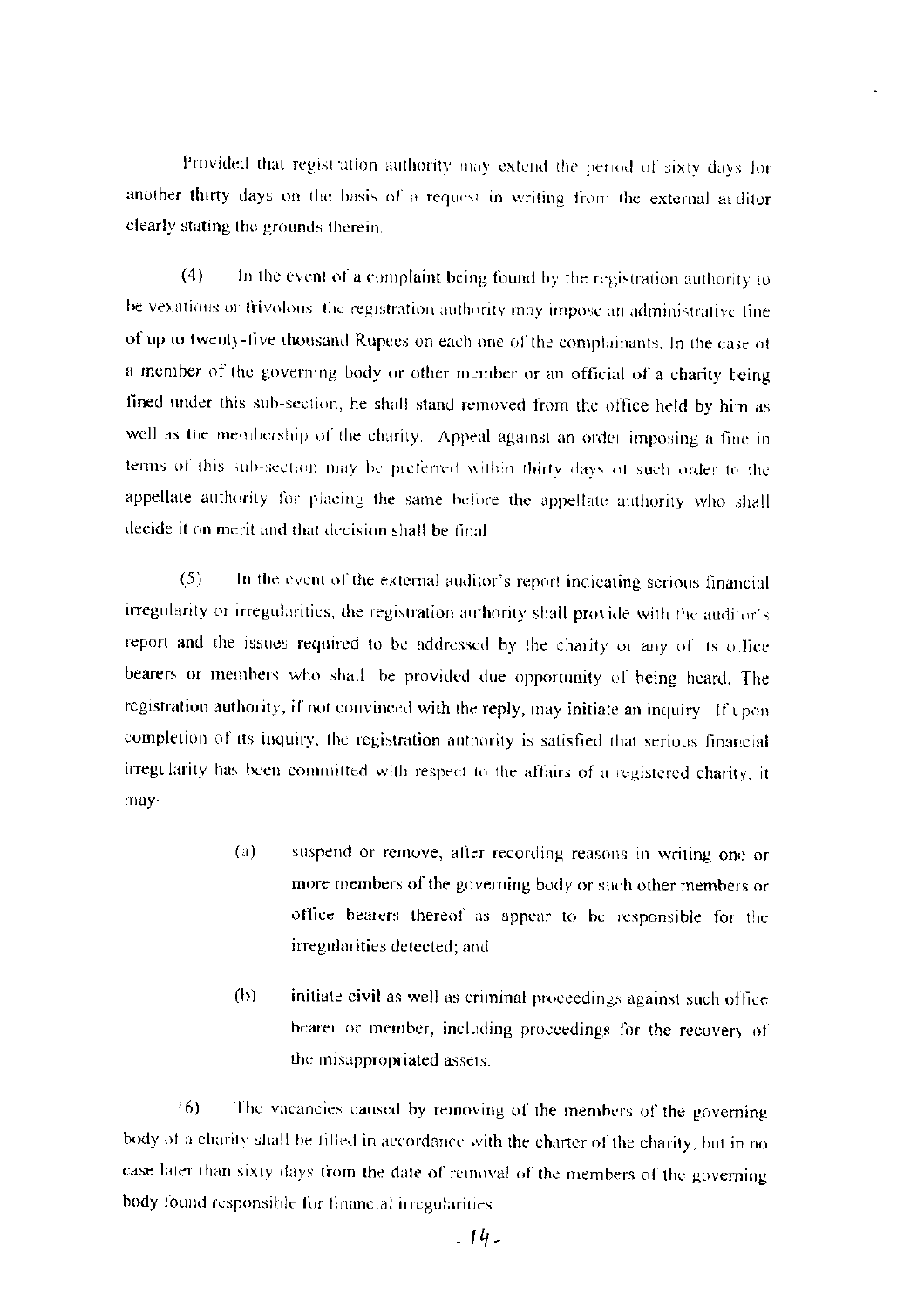The vacancies created as a result of such suspensions shall be filled up  $(7)$ in accordance with the charter or bye-laws of the charity.

Any member of the governing body of the charity or office bearer  $(8)$ thereof or any other member the Charity suspended under sub-section (5) shall not act as office-bearer of the charity during the period of his suspension.

Fund raising and public solicitation.- (1) Any charity registered 18. under this Act shall have the authority to indulge into fund-raising activities and seek public solicitation, both local and foreign.

Any charity registered under this Act and undergoing an activity to  $(2)$ collect funds shall ensure that,-

- purposes of solicitations for donations have accurately and  $\left( a\right)$ transparently been conveyed to donors for which donations are being collected;
- the projects have actually been carried out for which funds  $(b)$ were collected; and
- the beneficiaries are real and that the intended beneficiaries are  $(c)$ the ones for whom funds were actually received.

Any person or group of persons, whether the office bearer, employee  $(3)$ or a third party, found involved in collection of funds or public solicitation for or on behalf of an unregistered, illegal or proscribed entity, shall be liable to punishment of one year imprisonment or fine of two million Rupees or both.

No individual, organization, society, charity, trust, non-governmental  $(4)$ organization or non-profit organization etc. shall collect or raise funds or donations for charitable purposes as mentioned in Schedule-1 from public through any campaign using mass media including electronic, social, digital or print media or through banners, placards, hoardings, public gathering etc. until such society, charity, NGO or NPO etc. is registered under this Act and any violation of this provision shall attract prosecution for the offences as mentioned in Schedule-II.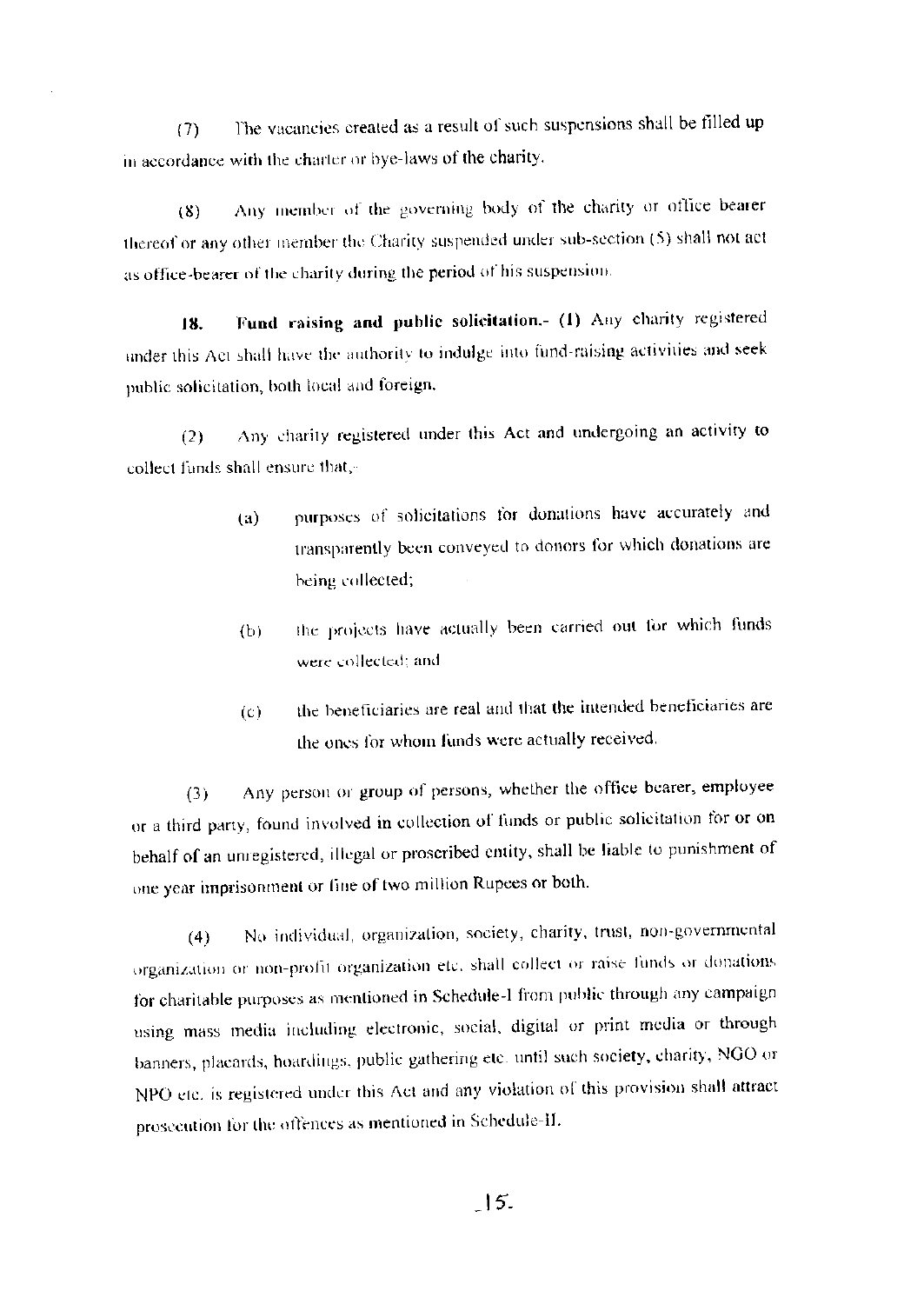Opportunity of hearing.  $-$  (4) No administrative order or action 19. adversely affecting any person or charity shall be passed or taken under this Act unless such person or charity is afforded an opportunity of being heard.

After receiving any complaint in writing from any quarter or if the  $(2)$ registration authority itself has information that any of the provisions of this Act has been violated by any person or charity, such person or charity shall be served with a notice for explanation giving therein the opportunity of personal hearing and to respond within fifteen days to that notice. In case of no response, a second notice shall be served. In case that notice is also not responded within ten days of its issuance, it shall be presumed that the person or charity has nothing to say in his or its defence and the decision shall be made ex-parte.

#### Penalties and procedure.- (1) Any person who-20.

- (a) contravenes any of the provisions of this Act or any rule, regulation or order made thereunder shall be punished accordingly; or
- (b) commits an offence which falls under the Pakistan Penal Code, 1860 (Act V of 1860), the Anti-Terrorism Act, 1997 (XXVII of 1997), The Anti-Money Laundering Act, 2010 (VII of 2010), the Prevention of Corruption Act, 1947 (II of 1947), the Foreign Exchange Regulation Act, 1947 (VII of 1947), the Copyright Ordinance, 1962 (XXXIV of 1962), the Pakistan Arms Ordinance, 1965 (W.P. Ord. No. XX of 1965), the Emigration Ordinance, 1979 (XVIII of 1979), the Control of Narcotic Substances Act, 1997 (XXV of 1997), the Pakistan Environmental Protection Act 1997 (XXXIV of 1997), the National Accountability Ordinance 1999 (XVIII of 1999), the Regis ered Designs Ordinance, 2000 (XLV of 2000), the Trade Marks Ordinance, 2001 (XIX of 2001), the Prevention and Control of Human Trafficking Ordinance, 2002 (LIX of 2002), the Federal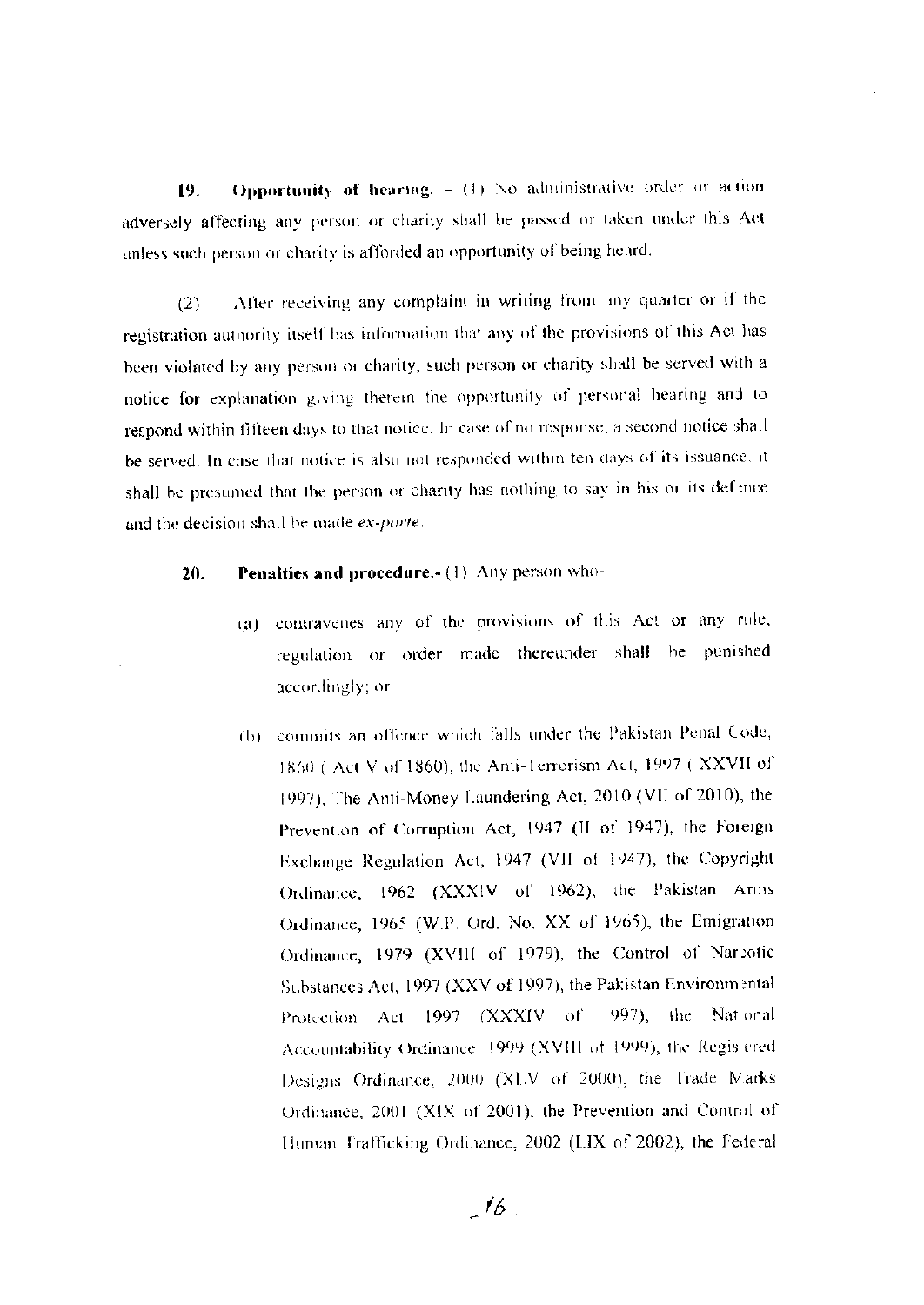Fxcise Act, 2005, or any other relevant law, for the time being in force, shall be punished accordingly; and

(c) contravenes the provision of sub-section (4) of section 18, shall be liable to a fine upto the extent of one million Rupees or imprisonment upto six months or both.

When the offence is committed by a charity, every office bearer  $(2)$ thereof shall, unless he proves that the offence was committed without his knowledge or consent, be deemed to be guilty of such offence.

 $(3)$ Any person convicted under this Act shall stand disqualified for life time for becoming member of any charity or to seek employment in any charity.

Indemnity.- No suit, prosecution, or other legal proceeding shall be 21. instituted against any person for anything that is done in good faith or intended to be done in good faith under this Act.

Power to amend the Schedules. - The Government may, by 22. notification in the official Gazette, amend the Schedules so as to amend therein or omit therefrom or add thereto any field of social welfare service or, as the case may be, offences of any law.

Delegation of powers. - The Government may, by notification in the 23. official Gazette, delegate all or any of its powers under this Act, either generally or in respect of such charity or class of charities as may be specified in the notification, to any of its officers.

Power to make rules.- The Government may, by notification in the 24. official Gazette, make rules, not inconsistent with any provision of this Act, for carrying into effect the provisions of this Act.

25. Power to make regulations.- The Chief Commissioner Islamabad Capital Territory may make regulations, not inconsistent with any of the provisions of this Act and of the rules made thereunder, to carry out purposes of this Act.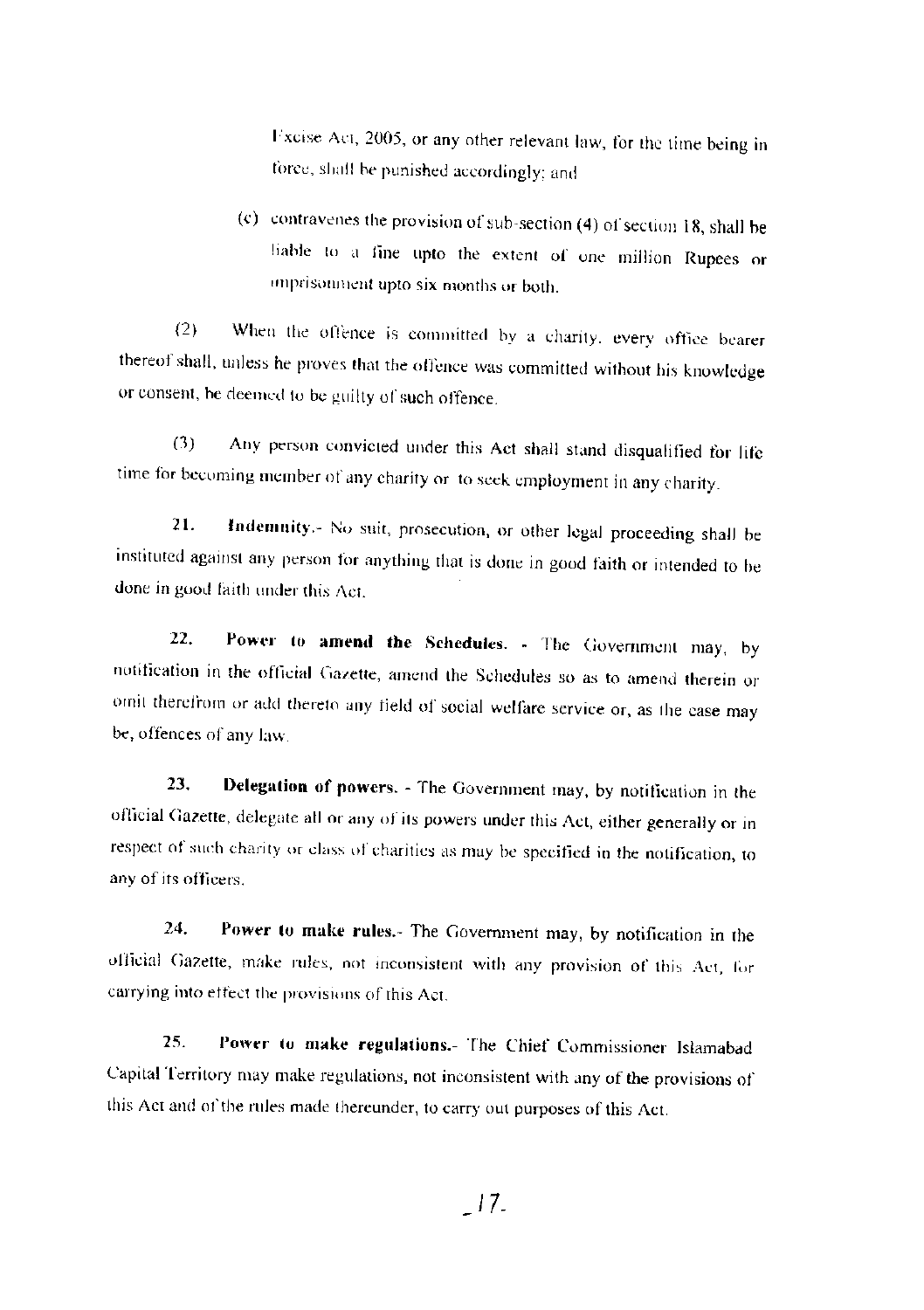Removal of difficulties.- If any difficulty arises in giving effect to any of the 25. provisions of this Act may make such order as may be necessary:

Provided that this power shall not be exercised beyond the period of two years from the commencement date of this Act.

Repeal.-The Voluntary Social Welfare Agencies (Registration and Control) 26. Ordinance, 1964 (XLVI of 1961) is hereby repeated to the extent of Islamabad Capital Territory.

#### THE SCHEDULE 1

### (Thematic areas of welfare activities)

[See section2]

- 1. Child welfare;
- $2.$ Youth welfare:
- 3. Women's welfare:
- 4. Welfare, Training and Rebabilitation of the persons with disabilities;
- 5. Family planning and population welfare;
- 6. Recreational programmes intended to keep people away from anti-social activities;
- 7. Civic education, aimed at developing sense of civic responsibility;
- Welfare and rehabilitation of prisoners; 8.
- 9. Welfare of juvenile delinquents;
- 10. Welfare of the beggars and destitute;
- 11. Welfare and rehabilitation of patients;
- 12. Welfare of the aged and infirm;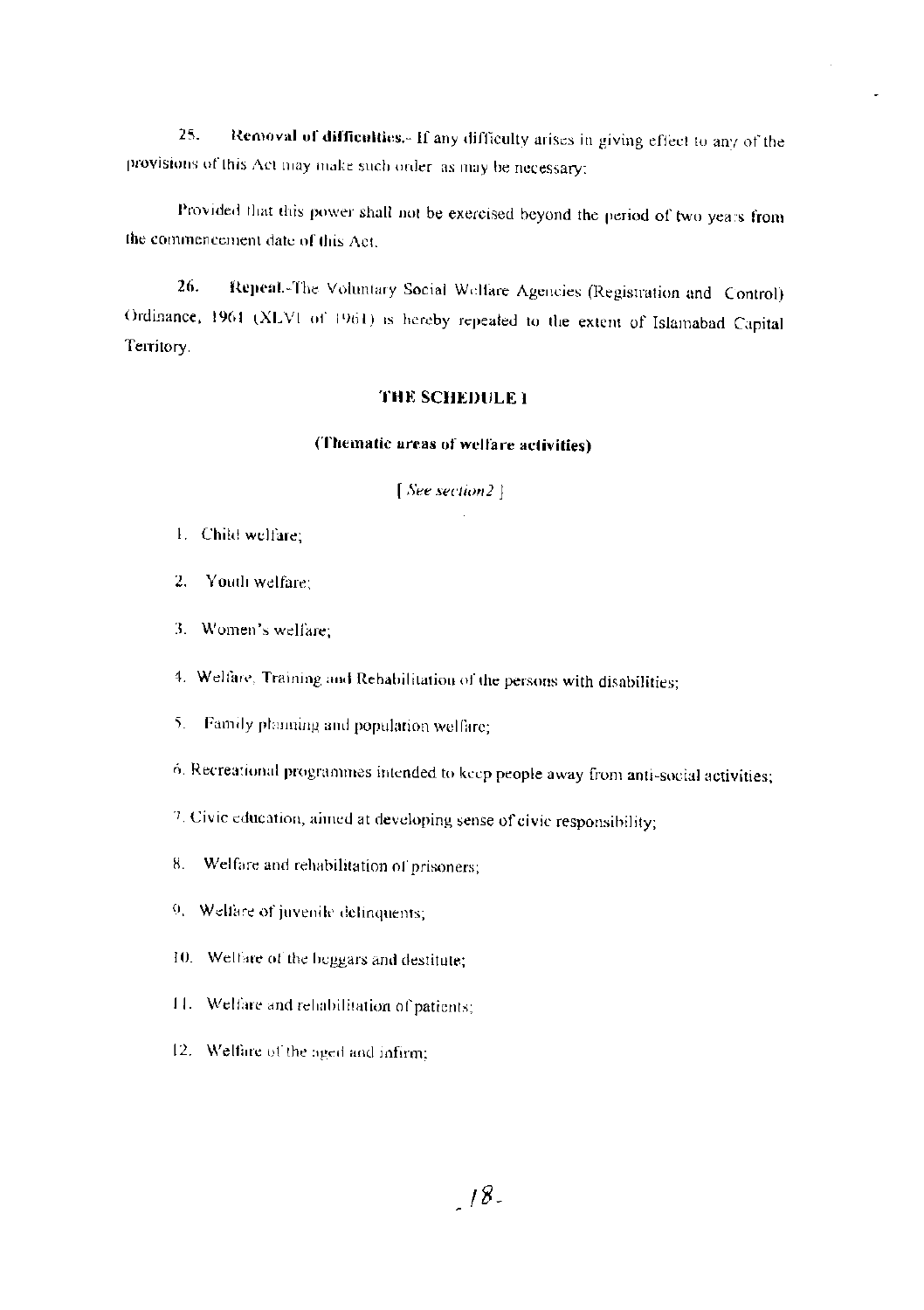- 13. Training and capacity building of personnel engaged in social services delivery;
- 14. Environment protection and related issues;
- 15. Drug abuse and narcotics;
- 16. Social research:
- 17. Human rights;
- 18. Religious education, interfaith and sectarian harmony;
- 19. Education;
- 20. Health and reproductive health;
- 21. Poverty alleviation;
- 22. Cultural heritage and promoting culture of Pakistan;
- 23. Vocational and professional training; and
- 24. De-radicalization and counter violent extremism.

#### **SCHEDULE II**

#### **OFFENCES**

- 1. The Pakistan Penal Code, 1860 (V of 1860);
- 2. The Anti-Terrorism Act 1997(XXVII of 1997);
- 3. The Anti-Money Laundering Act, 2010 (VH of 2017);
- 4. The Prevention of Corruption Act, 1947 (II of 1947);
- 5. The Foreign Exchange Regulation Act, 1947 (VII of 1947);

### $19 -$